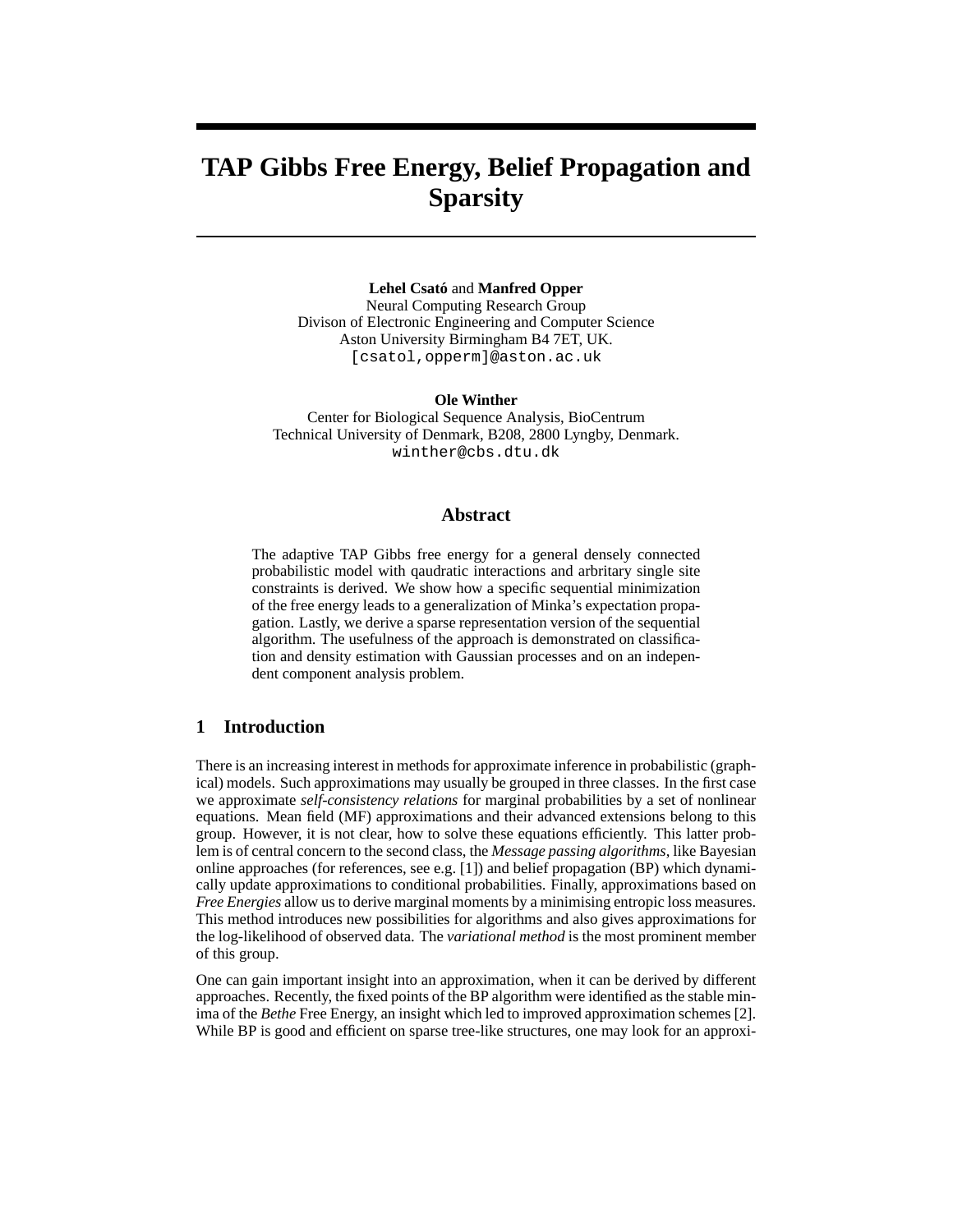mation that works well in the opposite limit of densely connected graphs where individual dependencies are weak but their overall effect cannot be neglected. A interesting candidate is the adaptive TAP (ADATAP) approach introduced in [3] as a set of self-consistency relations. Recently, a message passing algorithm of Minka (termed *expectation propagation*) [1] was found to solve the ADATAP equations efficiently for models with Gaussian Process (GP) priors.

The goal of this paper is three-fold. We will add a further derivation of ADATAP using an approximate free energy. A sequential algorithm for minimising the free energy generalises Minka's result. Finally, we discuss how a sparse representation of ADATAP can be achieved for GP models, thereby extending previous sparse on-line approximations to the batch case [4].

We will specialize to probabilistic models on undirected graphs with nodes  $i$  that are of the type

$$
P_{\rho}(\mathbf{S}) = \frac{\rho(\mathbf{S})}{Z} \exp\left[\sum_{i < j} S_i J_{ij} S_j\right] \tag{1}
$$

The set of  $J_{ij}$ 's encodes the dependencies between the random variables  $S =$  $(S_1, \ldots, S_N)$ , whereas the factorising term  $\rho(S) = \prod_j \rho_j(S_j)$  (called *likelihood* in the following) usually encodes observed data at sites  $i$  and also incorporates all local constraints of the  $S_i$  (the range, discreteness, etc). Eq. (1) is a sufficiently rich and interesting class of models containing Boltzmann machines, models with Gaussian process priors [3], probabilistic independent component analysis [5] as well as Bayes belief networks and probabilistic neural networks (when the space of variables is augmented by auxiliary integration variables).

# **2 ADATAP approach from Gibbs Free Energy**

We use the minimization of an approximation to a *Gibbs Free Energy* G in order to rederive the ADATAP approximation.

The Gibbs Free Energy provides a method for computing marginal moments of  $P$  as well as of  $-\ln Z$  within the same approach. It is defined by a constrained relative entropy minimization which is, for the present problem defined as

$$
G_{\rho}(\mathbf{m}, \mathbf{M}) = \min_{Q} \{ KL(Q, P_{\rho}) \mid \langle \mathbf{S} \rangle_{Q} = \mathbf{m}, \langle \mathbf{S}^{2} \rangle_{Q} = \mathbf{M} \} - \ln Z , \tag{2}
$$

where the brackets denote expectations with respect to the distribution Q and  $\langle S^2 \rangle_Q$ is shorthand for a vector with elements  $\langle S_i^2 \rangle_Q$ . Since at the total minimum of G (with respect to its arguments) the minimizer in (2) is just  $Q = P_{\rho}$ , we conclude that  $\min_{\mathbf{m},\mathbf{M}} G(\mathbf{m},\mathbf{M}) = -\ln Z$  and the desired marginal moments of P are  $(\langle \mathbf{S} \rangle,\langle \mathbf{S}^2 \rangle) =$  $\operatorname{argmin}_{\mathbf{m},\mathbf{M}} G(\mathbf{m}).$ 

We will search for an approximation to  $G_{\rho}$  which is based on splitting  $G_{\rho} = G_{\rho}^0 + \Delta G_{\rho}$ , where  $G<sup>0</sup>$  is the Gibbs free energy for a factorising model that is obtained from (1) by setting all  $J_{ij} = 0$ . Previous attempts [6, 7] were based on a truncation of the power series expansion of  $\Delta G_{\rho}$  with respect to the  $J_{ij}$  at second order. While this truncation leads to the correct TAP equations for the large  $N$  limit of so-called SK-model in statistical physics, its general significance is unclear. In fact, it will *not be exact* for a *simple* model with *Gaussian* likelihood. To make our approximation exact for such a case, we define (generalizing an idea of [8]) for an *arbitrary Gaussian* likelihood  $\rho_i^g \Delta G^g(\mathbf{m}, \mathbf{M}) = G_{\rho^g}(\mathbf{m}, \mathbf{M}) G_{\rho^g}^0(\mathbf{m})$ . The main reason for this definition is the fact that  $\Delta G^g(\mathbf{m}, \mathbf{M})$  is *independent of* the actual Gaussian likelihood  $\rho_i^g$  chosen to compute  $G_\rho!$  This result depends crucially on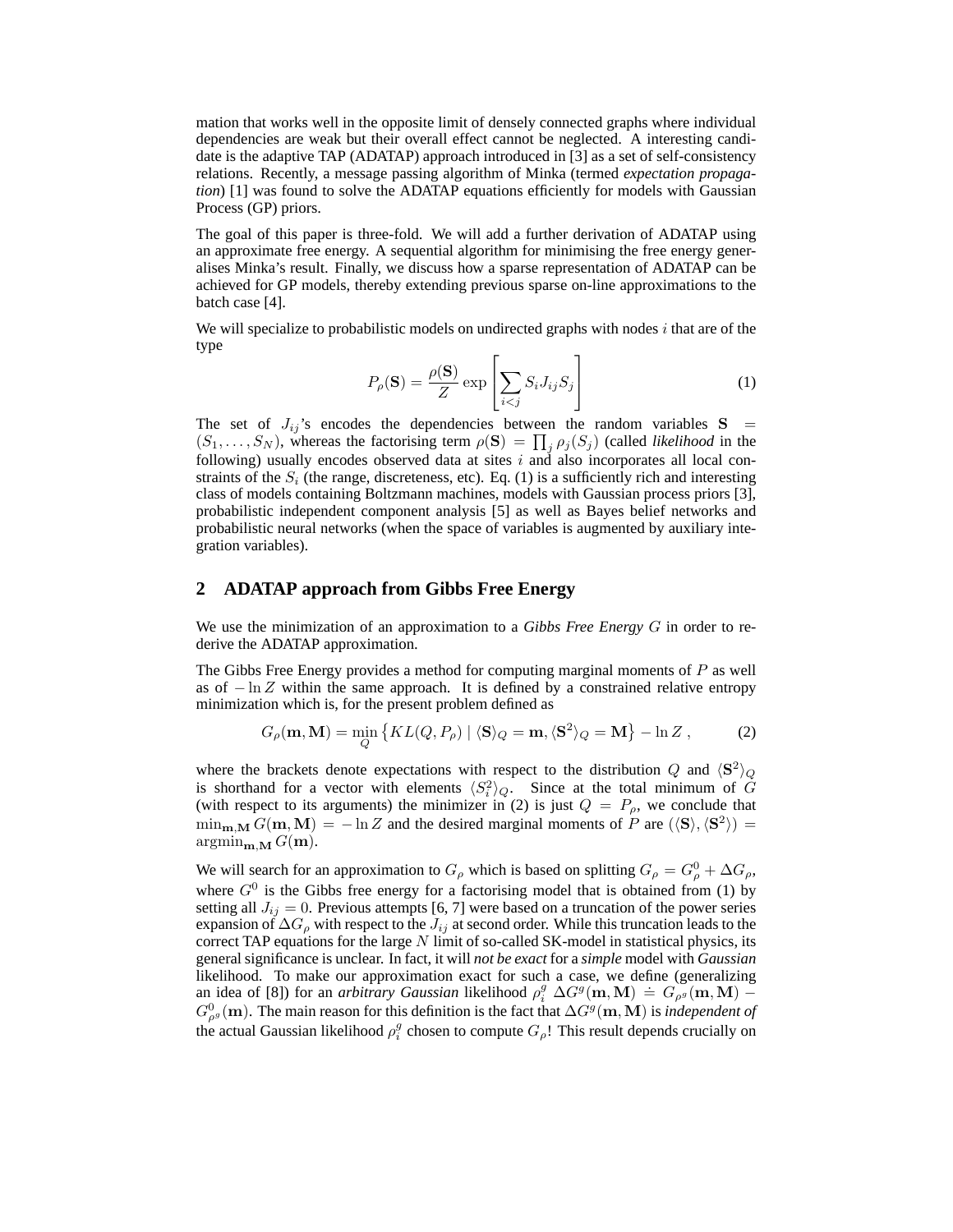the moment constraints in (2). Changes in a Gaussian likelihood can always be absorbed within the Lagrange-multipliers for the constraints. We use this *universal* form  $\Delta G^g$  to define The ADATAP approximation as  $G_{\rho}^{TAP} = G_{\rho}^{0} + \Delta G^{g}$ , which by construction is exact for any Gaussian likelihood  $\rho$ . Introducing appropriate Lagrange multipliers  $\gamma$  and  $\lambda$ , we get

$$
\Delta G^{g}(\mathbf{m}, \mathbf{M}) = \max_{\mathbf{\lambda}, \boldsymbol{\gamma}} \left\{ -\ln Z^{g}(\boldsymbol{\gamma}, \boldsymbol{\lambda}) + \mathbf{m}^{T} \boldsymbol{\gamma} - \frac{1}{2} \mathbf{M}^{T} \boldsymbol{\lambda} \right\} - \frac{1}{2} \sum_{i} \ln \left( M_{i} - m_{i}^{2} \right) \tag{3}
$$

with  $Z^g(\gamma,\boldsymbol{\lambda}) = \int d\mathbf{S} \; \; \exp \left[ \sum_i (\gamma_i S_i - \frac{1}{2} \lambda_i S_i^2) + \sum_{i < j} S_i J_{ij} S_j \right]$ . Finally, setting  $Z_i^0(\gamma_i^0, \lambda_i^0) = \int dS \rho_i(S) \exp[\gamma_i^0 S - \frac{1}{2}\lambda_i^0 S^2]$ , we have

$$
G_0 = \max_{\boldsymbol{\lambda}^0, \boldsymbol{\gamma}^0} \left\{ -\sum_i \ln Z_i^0(\gamma_i^0, \lambda_i^0) + \mathbf{m}^T \boldsymbol{\gamma}^0 - \frac{1}{2} \mathbf{M}^T \boldsymbol{\lambda}^0 \right\} .
$$
 (4)

# **3 Sequential Algorithm**

The expression of  $G_{\rho}^{TAP}$  in terms of moments  $({\bf m},{\bf M})$  and Lagrange parameters  $\gamma,\lambda$ and  $\gamma^0$ ,  $\lambda^0$  suggests that we may find local minima of  $G_{\rho}^{TAP}$  by iteratively alternating between updates of moments and Lagrange multipliers. Of special interest is the following sequential algorithm, which is a generalization of Minka's EP [1] for Gaussian process classification to an arbritary model of the type eq. (1).

We choose a site i and define the updates by using the saddle points of  $G_{\rho}$  with respect to the moments and Lagrange multipliers in the following sequential order (where  $\Lambda$  is a diagonal matrix with elements  $\lambda_i$ ):

$$
\begin{array}{llllll} \partial_{\gamma_i,\lambda_i}G_{\rho}=0 & \Rightarrow & m_i:=\sum_j\left[(\mathbf{\Lambda}-\mathbf{J})^{-1}\right]_{ij}\gamma_j & \& \quad M_i-m_i^2:=\left[(\mathbf{\Lambda}-\mathbf{J})^{-1}\right]_{ii}\\ \partial_{m_i,M_i}G_{\rho}=0 & \Rightarrow & \gamma_i^0:=-\gamma_i+\frac{m_i}{M_i-m_i^2} & \& \quad \lambda_i^0:=-\lambda_i-\frac{1}{M_i-m_i^2}\\ \partial_{\gamma_i^0,\lambda_i^0}G_{\rho}=0 & \Rightarrow & m_i:=\partial_{\gamma_i^0}\ln Z_i^0 & \& \quad M_i:=-2\partial_{\lambda_i^0}\ln Z_i^0\\ \partial_{m_i,M_i}G_{\rho}=0 & \Rightarrow & \gamma_i:=-\gamma_i^0+\frac{m_i}{M_i-m_i^2} & \& \quad \lambda_i:=-\lambda_i^0-\frac{1}{M_i-m_i^2} \end{array}.
$$

The algorithm proceeds then by choosing a new site. The computation of  $(**\Lambda** - **J**)^{-1}$  can be performed efficiently using the Sherman-Woodbury formula because *only one element*  $\lambda_i$  is changed in each update.

#### **3.1 Cavity interpretation**

At the fixed point, we may take  $P_i(S) \equiv \frac{\rho_i(S)}{Z_i}$  $\frac{i(S)}{Z_i}$  exp $[\gamma_i^0 S - \frac{1}{2} \lambda_i^0 S^2]$  as the ADATAP approximation to the true marginal distribution of  $S_i$  [3]. The sequential approach may thus be considered as a belief propagation algorithm for ADATAP.

Although  $P_i$  is usually not Gaussian, we can also derive the moments m and M from the Gaussian distribution corresponding to  $Z^g$ . This auxiliary Gaussian model  $P^g(S)$  has a likelihood  $\rho_i^g(S) \propto \exp[-\frac{1}{2}\lambda_i S^2 + \gamma_i S]$  and provides us also with an additional approximation to the matrix of covariances via  $\chi = (\mathbf{\Lambda} - \mathbf{J})^{-1}$ . This is useful when the coupling matrix J must be adapted to a set of observations by maximum likelihood II. We will give an example of this for independent component analysis below.

It is important to understand the role of  $\gamma^0$  and  $\lambda^0$  within the 'cavity' approach to the TAP equations. Defining  $h_i = \sum_j J_{ij} S_j$ , it is easy to show that  $\gamma_i^0 = \langle h_i \rangle_{\setminus i}$  and  $\lambda_i^0 =$  $\langle h_i^2 \rangle_{\setminus i} - \langle h_i \rangle_{\setminus i}^2$  where the brackets denote an expectation with respect to the distribution of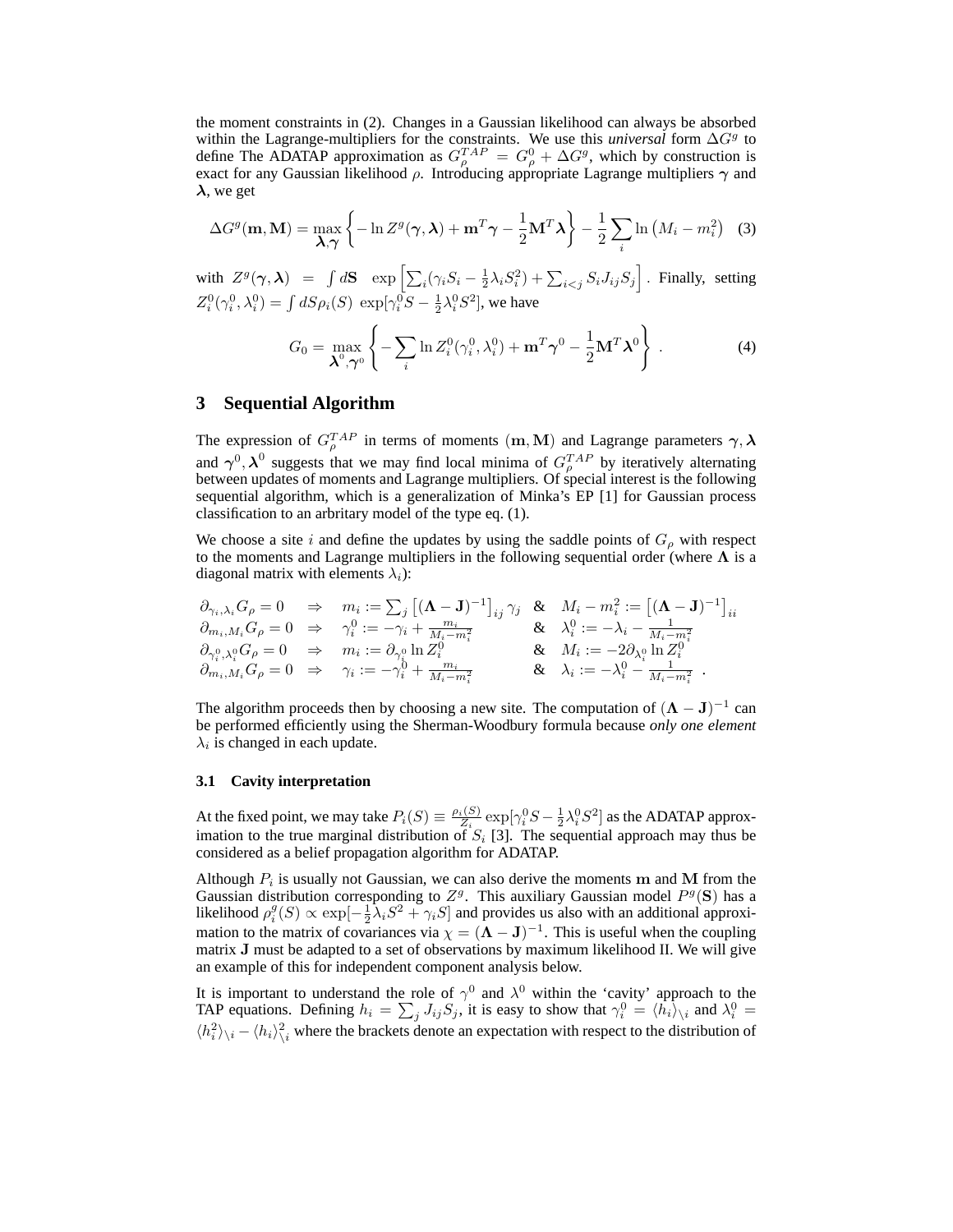all remaining variables  $P^g(S \setminus S_i) \propto \prod_{j,j \neq i} \rho_j^g(S_j) \exp[\sum_{k < l \neq i} J_{kl} S_k S_l]$  when node i is deleted from the graph. This statistics of  $\tilde{h}_i$  corresponds to the empty "cavity" at site i. The marginal distribution  $P_i(S)$  as computed by ADATAP is equivalent to the approximation that the cavity distribution is Gaussian.

# **4 Examples**

#### **4.1 Models with Gaussian Process Priors**

For this class of models, we assume that the graph is embedded in  $R<sup>D</sup>$ , where the vector S is the restriction of a Gaussian process (random field)  $\phi(\mathbf{x})$  with  $\mathbf{x} \in R^D$ , to a set of training inputs via  $S_i = \phi(\mathbf{x}_i)$ .  $P(\mathbf{S})$  is the posterior distribution corresponding to a local likelihood model, when we set  $J = -K^{-1}$  and the matrix K is obtained from a positive definite covariance kernel as  $K_{ij} = K_0(\mathbf{x}_i, \mathbf{x}_j)$ .

Our ADATAP approximation can be extended from the finite set of inputs to the entire space  $R^D$  by extending the auxiliary Gaussian distribution  $P^g$  with its likelihoods  $\rho_i^g(S)$  to a Gaussian process with mean  $\langle \phi(\mathbf{x}) \rangle$  and covariance kernel  $K_t(\mathbf{x}, \mathbf{x}')$  which approximates the posterior process. A calculation similar to [4] leads to the representation

$$
\langle \phi(\mathbf{x}) \rangle = \sum_j K_0(\mathbf{x}, \mathbf{x}_j) \gamma_j \tag{5}
$$

$$
K_t(\mathbf{x}, \mathbf{x}') = K_0(\mathbf{x}, \mathbf{x}') + \sum_{j,k} K_0(\mathbf{x}, \mathbf{x}_j) \chi_{jk} K_0(\mathbf{x}_k, \mathbf{x}') \tag{6}
$$

Algorithms for the update of  $\gamma$ 's and  $\chi$ 's will usually suffer from time consuming matrix multiplications when  $N$  is large. This common problem for GP models can be overcome by a *sparsity* approximation which extends previous on-line approaches [4] to the batch ADATAP approach. The idea is to replace the current version  $P<sup>g</sup>$  of the approximate Gaussian with a further approximation  $\hat{P}^g$  for which both the the corresponding  $\hat{\gamma}_j$  as well as  $\hat{\chi}_{jk}$  are nonzero only, when the nodes j and k belong to a smaller subset of nodes called "basis vectors" (BV) of size n [4]. For fixed BV set, the parameters of  $\hat{P}^g$  are determined by minimizing the relative entropy  $KL(\hat{P}^g, P^g)$ . This yields  $\hat{\gamma} = \pi \gamma$  and  $\hat{\Lambda} = \pi \Lambda \pi^T$ with the  $n \times N$  projection matrix  $\pi = \mathbf{K}_{BV}^{-1} \mathbf{K}^{+}$ . Here K is the kernel matrix between BVs and and  $K^+$  the kernel matrix between BVs and all nodes. The new distribution  $\hat{P}^g$ can be written in the form (1) with a likelihood that contains only BVs

$$
\hat{\rho}^g(\mathbf{S}^{BV}) = \exp[\sum_i \gamma_i (\boldsymbol{\pi}^T \mathbf{S}^{BV})_i - \frac{1}{2} \sum_i \lambda_i \{ (\boldsymbol{\pi}^T \mathbf{S}^{BV})_i \}^2].
$$
 (7)

Eq. (7) can be used to compute the sparse approximation within the sequential algorithm. We will only give a brief discussion here. In order to recompute the appropriate "cavity" parameters  $\gamma_i^0$  and  $\lambda_i^0$  when a new node is chosen by the algorithm, one removes a "pseudovariable"  $(\pi^T S_{BV})_i$  from the likelihood and recomputes the statistics of the remaining ones. When i is in the BV set, then simply  $(\pi^T S^{\beta V})_i = S b_i^{BV}$  and the computation reduces to the previous one. We will demonstrate the significance of this approach for two examples.

#### **4.2 Independent Component Analysis**

We consider a measured signal  $X_t$  which is assumed to be an instantaneous linear mixing of the sources corrupted with additive white Gaussian noise  $\Gamma$  that is,

$$
\mathbf{X}_t = \mathbf{A}\mathbf{S}_t + \mathbf{\Gamma}_t \,, \tag{8}
$$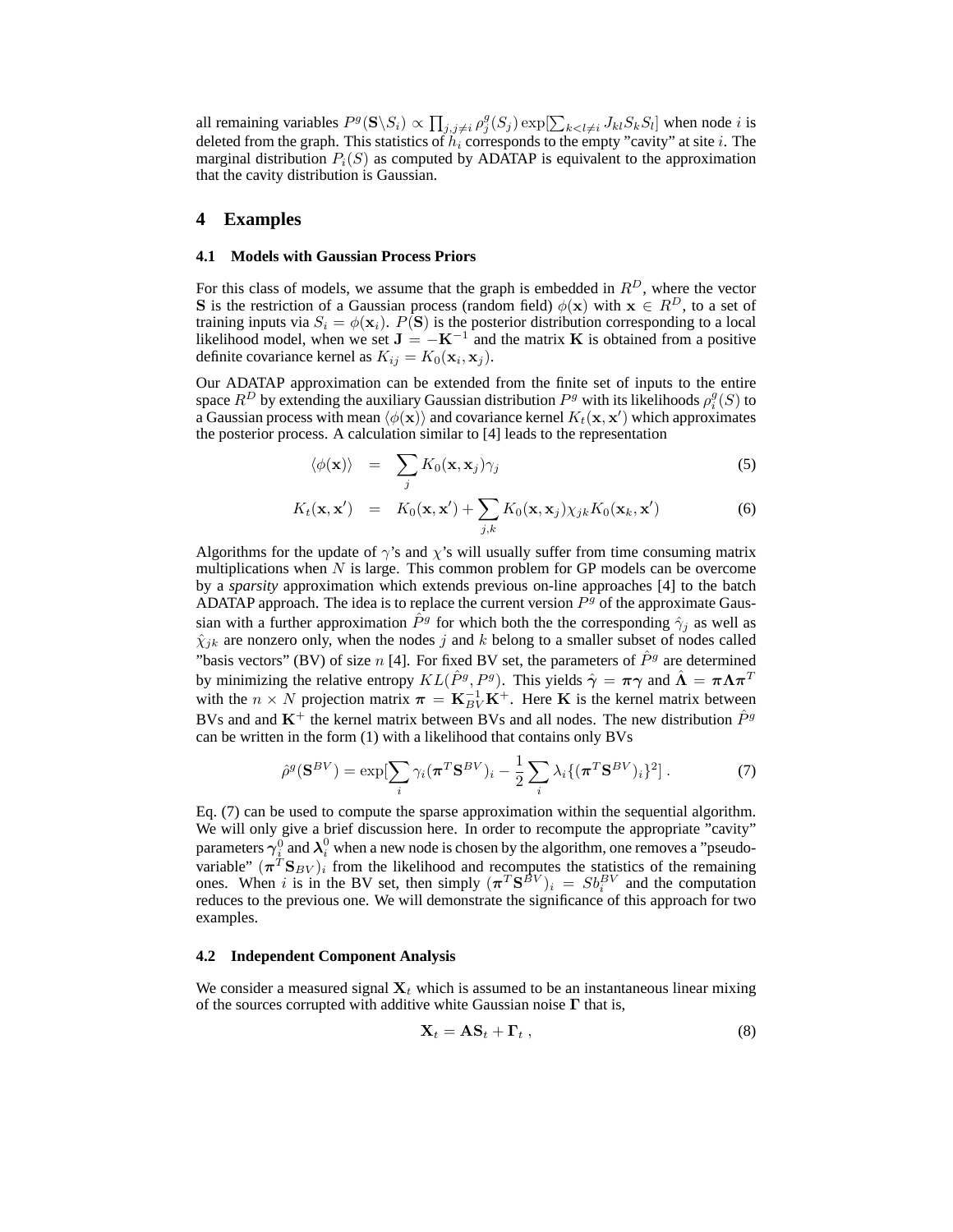where A is a (time independent) mixing matrix and the noise is assumed to be without temporal correlations nd with time independent covariance matrix  $\Sigma$ . We thus have the following likelihood for parameters and sources at time  $t$ 

> $P(\mathbf{X}_t | \mathbf{A}, \mathbf{\Sigma}, \mathbf{S}_t) = (\det 2\pi \mathbf{\Sigma})^{-\frac{1}{2}} e^{-\frac{1}{2} (\mathbf{X}_t - \mathbf{A} \mathbf{S}_t)^T \mathbf{\Sigma}^{-1} (\mathbf{X}_t - \mathbf{A} \mathbf{S}_t)}$ . (9)

and for all times  $P(X|A, \Sigma, S) = \prod_t P(X_t|A, \Sigma, S_t)$ . The aim of independent component analysis is to recover the unknown quantities: the sources S, the mixing matrix A and the noise covariance  $\Sigma$  from the observed data using the further assumption of statistical independence of the sources  $P(S_t) = \prod_i P(S_{it})$ . We are thus back to the model eq. (1) with a we have to solve a set of mean field equations for each time step. Maximum Likelihood II (MLII) estimation of A and  $\Sigma$ , i.e. maximizing the Likelihood  $P(X|A, \Sigma) = \int dS P(X|A, \Sigma, S) P(S)$  leads to [5]  $A_{\text{MLII}} =$  $\sum_{t} \mathbf{X}_{t} \langle \mathbf{S}_{t} \rangle^{T} \left( \sum_{t'} \langle \mathbf{S}_{t'} \mathbf{S}_{t'}^{T} \rangle \right)^{-1}$  and  $\sum_{\text{MLII}} = \frac{1}{N} \langle (\mathbf{X} - \mathbf{AS})(\mathbf{X} - \mathbf{AS})^{T} \rangle$ . The sufficient statistics of the model is the first and second moments of the sources. As we shall see in the next section these can be effectively estimated using the sequential approach.

# **5 Simulations**

#### **5.1 Classification with GPs**

This problem has been studied before [9, 4] using a sequential, sparse algorithm, based on a single sweep through the data only. Within the ADATAP approach we are able to perform multiple sweeps in order to achieve a self-consistent solution. For the likelihood we choose the probit model. The outputs are binary  $y \in \{-1, 1\}$  and the probability is given by the error function (where  $u = y\phi(x)/\sigma_0$ ):  $P(y|\phi(x)) =$  Erf  $(u) = \frac{1}{\sqrt{2}}$  $\frac{1}{2\pi} \int_{-\infty}^{u} dt \exp \left[-\frac{t^2}{2}\right]$  $\frac{t^2}{2}$ . The predictive distribution for an unseen x is  $Erf(y \langle \phi(x) \rangle_t / \sigma_x)$  with  $\sigma_x^2 = \sigma_0^2 + K_t(x, x)$ and these are easily rewritten in terms of the parameters  $\gamma$ 's and  $\chi$ 's according to eqs. (5). We used the USPS dataset<sup>1</sup> of gray-scale handwritten digit images of size  $16 \times 16$  with 7291 training patterns and 2007 test patterns. For the kernel we choose the RBF kernel  $K_0(x, x') = a_K \exp(||x - x'||^2 / (m \sigma_K^2))$  where m is the dimension of the inputs – 256 in this case, and  $a_K$  and  $\sigma_K$  are the free parameters of the model. In the simulations we used 7000 random training examples. We performed simulations for different sizes of the BV set and also allowed multiple iterations throught the dataset, results displayed in Fig. 1. The lines show the average results of 5 runs where the task was to classify the images in fours/non-fours. The results show that, in contrast to the online learning, the fluscuations caused by the order of presentation are diminished (marked with bars on the figure).

#### **5.2 Density estimation with GPs**

Bayesian non-parametric models for density estimation can be defined [10] by parametrising densities p as  $p(x|\phi) = \frac{\phi^2(x)}{\int \phi^2(x)}$  $\frac{\varphi(x)}{\int \varphi^2(x) dx}$  and putting a Gaussian process prior over the space of functions  $\phi$ . Observing N data points  $D = x_1, \dots, x_N$ , we can express the predictive distribution (again,  $E$  denotes the expectation over the GP prior) as

$$
p(x|D) = \frac{1}{Z} E \left[ \phi^2(x) \prod_{i=1}^N p(x_i | \phi) \right] = \frac{1}{ZN!} \int_0^\infty dl \ l^N E \left[ \phi^2(x) \prod_{i=1}^N \phi^2(x_i) e^{-l \int \phi^2(x) dx} \right]
$$
  
  $\propto \int_0^\infty dl \ Z_l \ l^N E_l \left[ \phi^2(x) \prod_{i=1}^N \phi^2(x_i) \right].$ 

<sup>1</sup>Available from http://www.kernel-machines.org/data/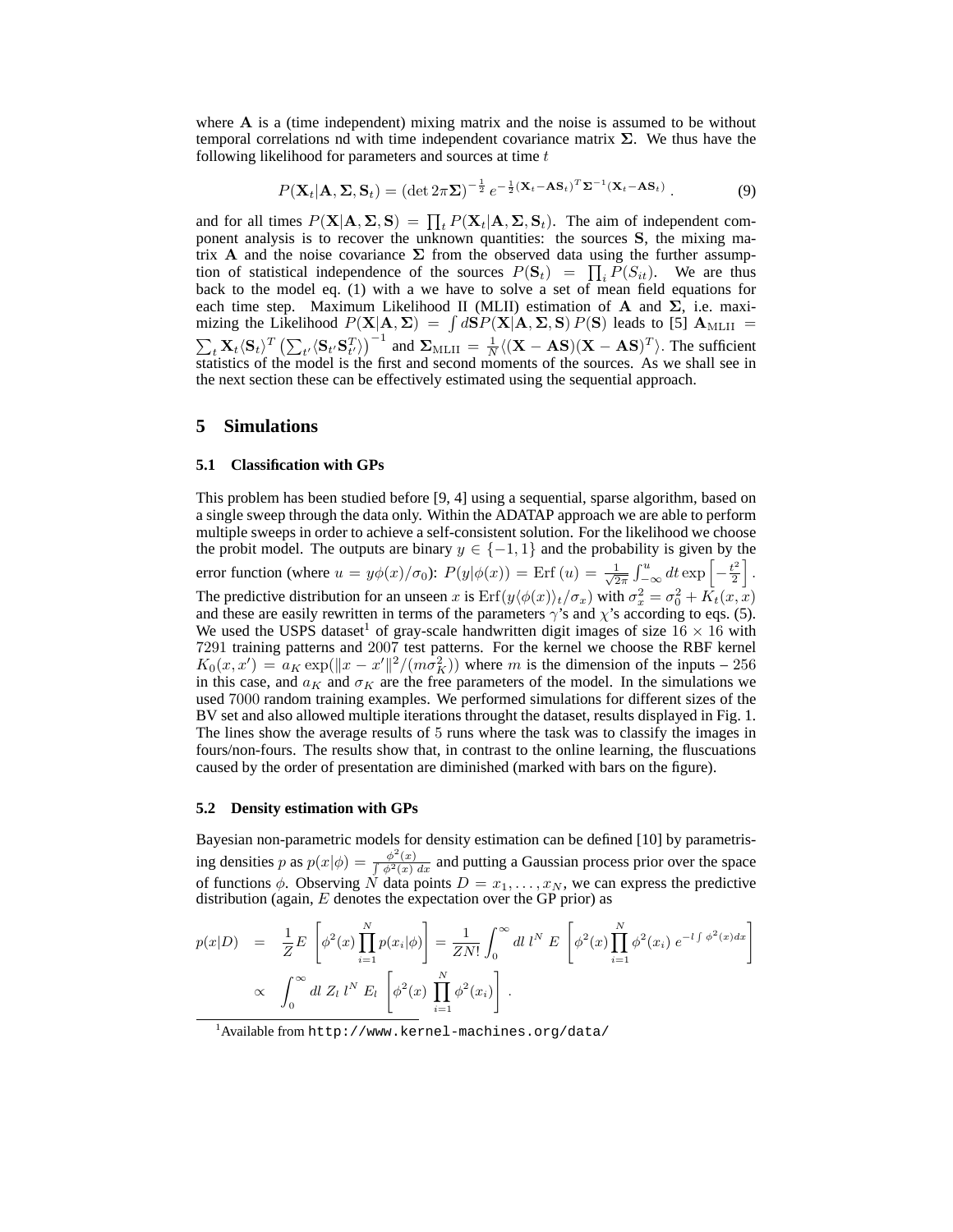

Figure 1: Results for classification for different BV sizes (x-axis) and multiple sweeps through the data.

In the last expression, we have introduced an expectation over a new, effective Gaussian obtained by multiplying the old prior and the term  $e^{-l\int \phi^2(x)dx}$  and normalizing by  $Z_l$ . We assume that for sufficiently large  $N$  the integral over  $l$  can be performed by Laplace's method, leaving us with an approximate predictor of the form  $p(x|D) \propto \langle \phi^2(x) \rangle_i$ , where the brackets denote posterior expectation for a GP model with a kernel that is a solution to  $K^{(l)}(x,y) = K_0(x,y) - l \int dz K_0(x,z) K^{(l)}(z,y)$ . The likelihood of the fields  $S_i \doteq$  $\phi(x_i)$  at the observation points is  $\rho_i(S) = S^2$ . For any fixed l, we can apply the sparse ADATAP algorithm to this problem. After convergence of this inner loop, a new value of l must be determined from (following a Laplace argument)  $\frac{N}{\lambda} = \langle \phi^2(x) \rangle_l$  until global convergence is achieved. To give a simplified toy example, we choose the kernel  $K_0(x, y)$ which reproduces itself after convolution. Hence, the  $l$  dependence is scaled out and we work with  $l = 1$  and normalise at the end. We used a periodic kernel and assumed that the input is from [0, 1]. For this case the kernel is

$$
K_0(x, y) = -\cos(2\pi k_0(x - y)) + \sin(2\pi k_0(x - y))\cot(\pi(x - y))
$$

corresponding to a Fourier coefficients up to the cutoff frequency  $k_0$  given a-priori (6 in simulations).

For the experiment we are using artificial data from a mixture of two Gaussians (dotted line in Fig. 2). We apply the sparse algorithm with multiple sweeps through the data. The sparse algorithm, an extension of the online GP learning [4], also considers the geometry "induced" by the kernel, limiting the number of basis vectors, avoiding numerical problems caused by a possible singular Gram matrix. For the experiments we did not have any upper limit for the size of the BV set, we used the geometry [4] when deciding about the inclusion.

Using 500 training data, only 10 are retained for prediction (continuous line in Fig. 2), nevertheless giving an accurate estimation of the pdf. This application shows clearly the benefit of using the sparse algorithm: with only a fraction of the data retained, we can recover the density underlying the data.

#### **5.3 Independent Component Analysis**

We consider the problem of local feature extraction with positive encoding which is also considered in [5] and compare the parallel and sequential algorithm. As a simplification, we take the naive mean field approximation that is setting  $\lambda^0 = 0$ . This gives the parallel algorithm an advantage since this eliminates the need for inverting the matrix of covariances in the inner loop of the algorithm. However, we find the sequential algorithm needs only on average 7 sweeps through the sites to reach the desired accuracy whereas the parallel fails to reach the desired accuracy in 100 sweeps. The algorithms have almost the same time complexity in this case and the reach almost the solution despite the difference in accuracy.